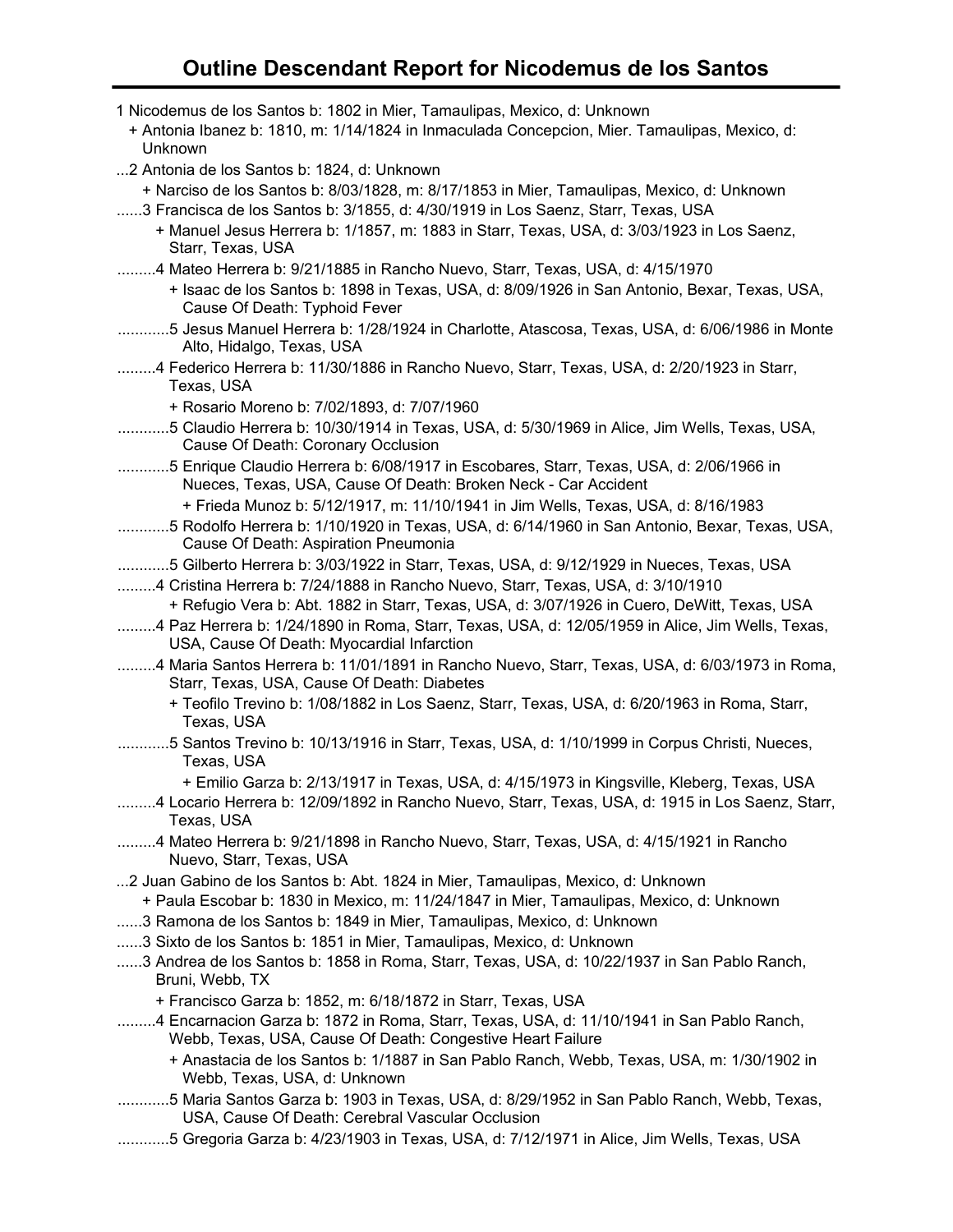............5 Candelaria Garza b: 8/19/1907 in Texas, USA, d: 11/09/1975 in San Antonio, Bexar, Texas, USA + Jacobo Gonzalez ............5 Macario Garza b: 8/15/1917 in San Pablo Ranch, Webb, Texas, USA, d: 6/22/1978 in Freer, Duval, Texas, USA .........4 Santos Garza b: 1874 .........4 Gregoria Garza b: 1876 .........4 Eugenio Garza b: 1878 .........4 Juan M. Garza b: 5/29/1881 in Duval, Texas, USA, d: 1/30/1931 in Laredo, Webb, Texas, USA + Nellie Hastings b: 1880, d: 10/29/1957 in Laredo, Webb, Texas, USA ......3 Febronio de los Santos b: 6/14/1864 in Roma, Starr, Texas, USA, d: 4/17/1936 in San Pablo Ranch, Bruni, Webb, TX, Cause Of Death: Diabetes and Uremic Poison + Isaac Chapa m: 6/24/1887 in Duval, Texas, USA .........4 Juana de los Santos b: 5/17/1888 in San Pablo Ranch, d: 12/15/1950 in Alice, Jim Wells, Texas, USA, Cause Of Death: Heart Attack + Diego Lopez b: 8/22/1887, d: 11/15/1973 ............5 Lionel Lopez b: 8/11/1916 in Benavides, Duval, Texas, USA, d: 12/21/2012 ............5 Eloida Lopez b: 11/21/1918 in Benavides, Duval, Texas, USA, d: 5/25/1997 ............5 Alonzo Lopez b: 11/10/1919 in Benavides, Duval, Texas, USA, d: 7/20/1993 in San Diego, Duval, Texas, USA + Rafaela Saenz b: 10/03/1920 in Benavides, Duval, Texas, USA, d: 6/12/1999 in San Diego, Duval, Texas, USA ............5 Leonila Lopez b: 10/06/1923 in Benavides, Duval, Texas, USA, d: 6/11/2002 in Alice, Jim Wells, Texas, USA + Reynaldo Saenz b: 8/22/1925 in Santa Fe, Duval, Texas, USA, d: 4/14/2007 in Alice, Jim Wells, Texas, USA ............5 Isaac Anselmo Lopez b: 4/21/1926 in Charlotte, Atascosa, Texas, USA, d: 9/13/1999 in Kingsville, Kleberg, Texas, USA + Esperanza Sanchez .........4 Pablo de los Santos Sr. b: 1/15/1890 in Webb, Texas, USA, d: 3/24/1961 in Alice, Jim Wells, Texas, USA, Cause Of Death: Coronary Occlusion + Cristina Quintanilla b: 4/17/1901 in Benavides, Duval, Texas, USA, d: 2/1984 ............5 Pablo de los Santos Jr. b: 11/03/1918 in Benavides, Duval, Texas, USA, d: 6/07/1998 in Jim Wells, Texas, USA + Guadalupe Garza d: 11/04/2012 in Corpus Christi, Nueces, Texas, USA ............5 Olivia de los Santos b: 5/01/1920, d: 11/09/2015 + Ignacio Villarreal b: 7/31/1913 in Texas, USA, d: 1/08/1972, Cause Of Death: Heart Attack ............5 Santos de los Santos b: 11/01/1922 in Benavides, Duval, Texas, USA, d: 2/06/1996 + Petra Alaniz ............5 Isaac de los Santos Sr. b: 8/25/1926, d: 5/21/2011 in Kingsville, Kleberg, Texas, USA + Berta Salinas b: 5/10/1930 in Texas, USA, d: 1/18/2011 in Duval, Texas, USA ............5 Cristina de los Santos b: 7/11/1933 in Duval, Texas, USA, d: 3/23/1933 in Benavides, Duval, Texas, USA ............5 Roberto de los Santos b: 8/08/1935 in Benavides, Duval, Texas, USA + Narcisa Cortez .........4 Sabas de los Santos b: 12/13/1891 in Webb, Texas, USA, d: 5/01/1966 in Corpus Christi, Nueces, Texas, USA, Cause Of Death: Acute Renal Failure - Hit by Auto + Francisca Vera Briones ............5 Febronio Hector de los Santos b: 9/28/1934 in Duval, Texas, USA .........4 Isaac de los Santos b: 1898 in Texas, USA, d: 8/09/1926 in San Antonio, Bexar, Texas, USA, Cause Of Death: Typhoid Fever + Mateo Herrera b: 9/21/1885 in Rancho Nuevo, Starr, Texas, USA, d: 4/15/1970 ............5 Jesus Manuel Herrera b: 1/28/1924 in Charlotte, Atascosa, Texas, USA, d: 6/06/1986 in Monte Alto, Hidalgo, Texas, USA .........4 Amada de los Santos b: 1903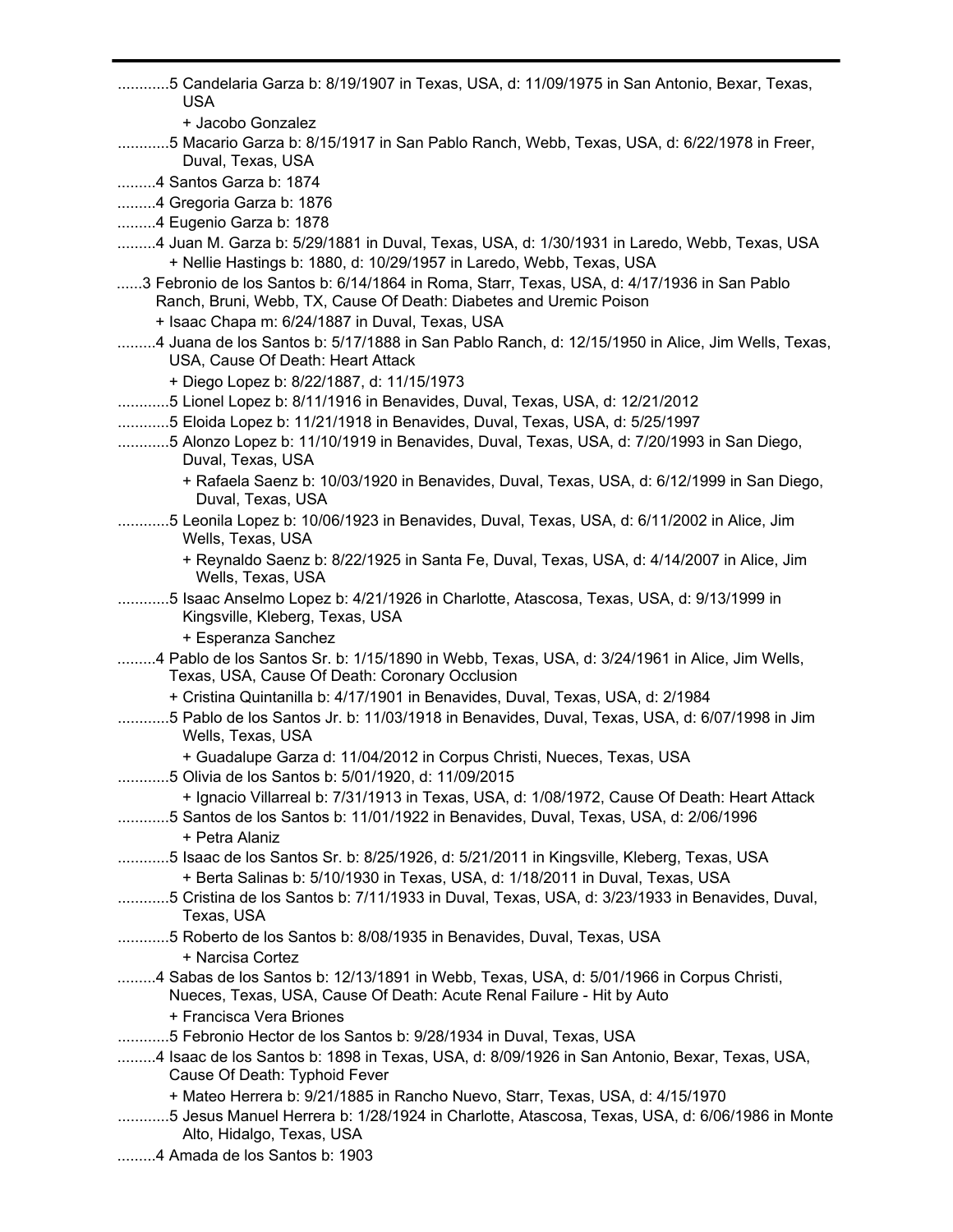.........4 Daniel de los Santos b: 4/25/1909 in San Pablo Ranch, Webb, Texas, USA, d: 2/09/1970 in Freer, Duval, Texas, USA, Cause Of Death: Myocardial Infarction .........4 Narciso de los Santos b: 1911 + Maria de los Santos .........4 Amada de los Santos .........4 Daniel de los Santos ......3 Macario de los Santos b: 1865 in Mexico, d: Unknown + Teodora Lozano b: 8/1854 in Monterrey, Nuevo Leon, Mexico, m: 5/05/1886 in Duval, Texas, USA, d: Unknown .........4 Anastacia de los Santos b: 1/1887 in San Pablo Ranch, Webb, Texas, USA, d: Unknown + Encarnacion Garza b: 1872 in Roma, Starr, Texas, USA, m: 1/30/1902 in Webb, Texas, USA, d: 11/10/1941 in San Pablo Ranch, Webb, Texas, USA, Cause Of Death: Congestive Heart Failure ............5 Maria Santos Garza b: 1903 in Texas, USA, d: 8/29/1952 in San Pablo Ranch, Webb, Texas, USA, Cause Of Death: Cerebral Vascular Occlusion ............5 Gregoria Garza b: 4/23/1903 in Texas, USA, d: 7/12/1971 in Alice, Jim Wells, Texas, USA ............5 Candelaria Garza b: 8/19/1907 in Texas, USA, d: 11/09/1975 in San Antonio, Bexar, Texas, USA + Jacobo Gonzalez ............5 Macario Garza b: 8/15/1917 in San Pablo Ranch, Webb, Texas, USA, d: 6/22/1978 in Freer, Duval, Texas, USA .........4 Maria Isaac de los Santos b: 6/04/1890 in Texas, USA, d: 9/20/1974 in Laredo, Webb, Texas, USA, Cause Of Death: Coronary Insufficency + Ignacio Guerra b: 7/31/1876 in Texas, USA, d: 3/12/1941 in Oilton, Webb, Texas, USA ............5 Jorge I. Guerra .........4 Apolonia de los Santos b: 2/09/1892, d: 4/13/1979 in Premont, Jim Wells, Texas, USA + Ramon Araujo b: 4/23/1880 in Palito Blanco, Jim Wells, Texas, USA, d: 5/24/1948 in Premont, Jim Wells, Texas, USA, Cause Of Death: dropped dead from horseback ............5 Ricardo Araujo b: 4/03/1917, d: 11/09/1991 + Berta Rita Garcia b: 3/07/1934 in Hidalgo, Texas, USA, d: 10/30/1999 in Jim Wells, Texas, USA ............5 Andres Araujo b: 12/09/1918, d: 5/10/2005 in Premont, Jim Wells, Texas, USA + Eva Carrasco b: 10/28/1916, d: 8/04/1994 ............5 Roberto Araujo b: 12/12/1918 in Premont, Jim Wells, Texas, USA, d: 9/21/1946 in Brooks, Texas, USA, Cause Of Death: Gun Shot Wound + Maria Estela Chapa b: 9/02/1918 in Escobares, Starr, Texas, USA, d: 8/18/2008 ............5 Anselmo Araujo b: 4/21/1920, d: 6/10/2010 + Aurora Garcia b: 3/16/1932, m: Abt. 1949, d: 11/15/2009 ............5 Estela Araujo b: 2/27/1924, d: 10/18/1997 in Jim Wells, Texas, USA + Pedro Palacios b: 1/23/1904 in Texas, USA, m: Bef. 1943, d: 2/15/1980 in Premont, Jim Wells, Texas, USA, Cause Of Death: Heart Attack ............5 Teresa Araujo b: Abt. 1927 ............5 Pablo Araujo b: 4/02/1930, d: 6/11/1995 in Premont, Jim Wells, Texas, USA + Aurora Garcia b: 3/16/1932, m: 202 AD, d: 11/15/2009 .........4 Elijio de los Santos b: 12/01/1893 in Texas, USA, d: 1/10/1972 in Freer, Duval, Texas, USA, Cause Of Death: Natural Causes + Andrea Trejo b: 1907 in Texas, USA, d: Unknown ............5 Jesus de los Santos b: 1927 ............5 Elijio de los Santos b: 1/16/1929 in Premont, Jim Wells, Texas, USA, d: 10/28/2012 + Maria Quintanilla b: 9/26/1915 in La Copita, Duval, Texas, USA, d: 4/20/2003 ............5 Alejandra Gloria de los Santos b: 8/12/1939 in Jim Wells, Texas, USA ............5 Noe de los Santos b: 7/12/1942 in Benavides, Duval, Texas, USA, d: 8/03/1945 in Benavides, Duval, Texas, USA, Cause Of Death: Strep Throat .........4 Leocadio de los Santos b: 12/08/1896 in San Pablo, Webb, TX, d: 7/01/1952 in San Pablo, Webb, TX, Cause Of Death: Cerebral hemorrage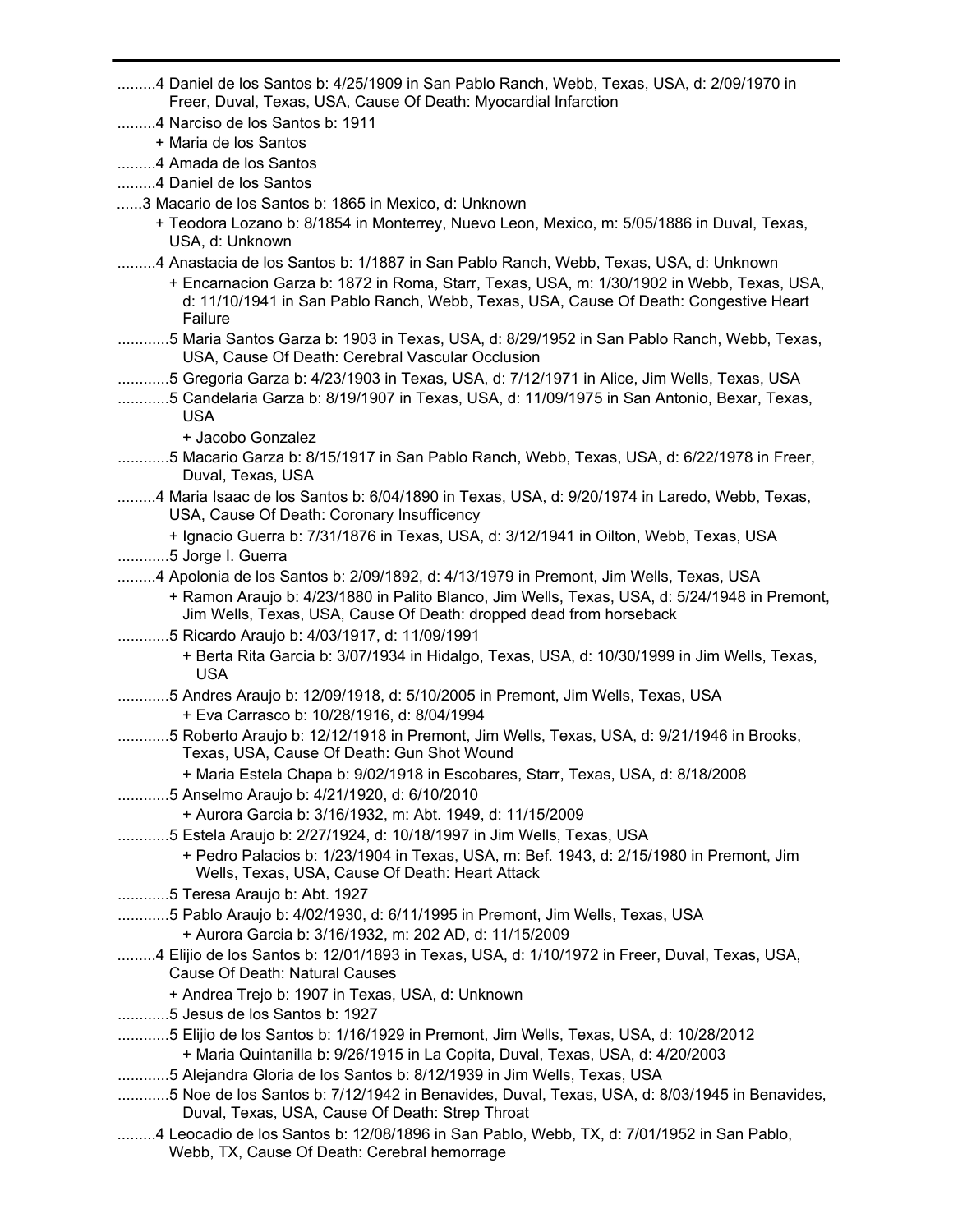| 4 Filomeno de los Santos b: 7/09/1898 in San Pablo, Webb, TX, d: 1/23/1937 in Premont, Jim<br>Wells, Texas, USA, Cause Of Death: Natural Cause - pain near stomach or heart                                                                                                                                                                                                                                                                                                                    |
|------------------------------------------------------------------------------------------------------------------------------------------------------------------------------------------------------------------------------------------------------------------------------------------------------------------------------------------------------------------------------------------------------------------------------------------------------------------------------------------------|
| + Estefana Garcia b: 7/1891 in Nueces, Texas, USA, d: 11/07/1951 in Premont, Jim Wells,                                                                                                                                                                                                                                                                                                                                                                                                        |
| Texas, USA, Cause Of Death: Cerebral Hemorrage                                                                                                                                                                                                                                                                                                                                                                                                                                                 |
| 5 Teodora de los Santos b: 7/05/1920 in Kingsville, Kleberg, Texas, USA, d: 1/18/1968 in                                                                                                                                                                                                                                                                                                                                                                                                       |
| Premont, Jim Wells, Texas, USA, Cause Of Death: Myocardial Infarction                                                                                                                                                                                                                                                                                                                                                                                                                          |
| + Juan Davila b: 2/05/1907 in Mexico, d: 7/26/1973 in Kingsville, Kleberg, Texas, USA, Cause<br>Of Death: Acute Myocardial Infarction                                                                                                                                                                                                                                                                                                                                                          |
| 5 Domitila de los Santos b: 5/12/1921, d: 2/19/1979                                                                                                                                                                                                                                                                                                                                                                                                                                            |
| + Anastacio Rodriguez b: 4/27/1915, d: 11/12/1986 in Premont, Jim Wells, Texas, USA<br>5 Macario de los Santos b: 8/11/1924 in Premont, Jim Wells, Texas, USA, d: 11/26/1989 in Jim                                                                                                                                                                                                                                                                                                            |
| Wells, Texas, USA                                                                                                                                                                                                                                                                                                                                                                                                                                                                              |
| + Elida Rodriguez b: 2/19/1928 in Kingsville, Kleberg, Texas, USA, d: 6/23/2018 in Premont,<br>Jim Wells, Texas, USA                                                                                                                                                                                                                                                                                                                                                                           |
| 5 Gilberto de los Santos b: 1/21/1929 in Premont, Jim Wells, Texas, USA, d: 9/27/1993 in<br>Premont, Jim Wells, Texas, USA                                                                                                                                                                                                                                                                                                                                                                     |
| + Celestina Tanguma                                                                                                                                                                                                                                                                                                                                                                                                                                                                            |
| + Viola Araujo                                                                                                                                                                                                                                                                                                                                                                                                                                                                                 |
| 5 Inocencia de los Santos b: 12/28/1934 in Jim Wells, Texas, USA, d: 9/23/2005                                                                                                                                                                                                                                                                                                                                                                                                                 |
| + Raul Hinojosa b: 9/07/1932 in Falfurrias, Brooks, Texas, USA, m: 7/05/1951 in Brooks,<br>Texas, USA, d: 5/14/2015 in Premont, Jim Wells, Texas, USA                                                                                                                                                                                                                                                                                                                                          |
| 3 Patricio de los Santos b: 2/1866 in Roma, Starr, Texas, USA, d: Abt. 1925 in Texas, USA                                                                                                                                                                                                                                                                                                                                                                                                      |
| + Maria del Refugia Garza b: 3/16/1869 in Randado, Jim Hogg, TX, m: 8/14/1889 in Webb, Texas,<br>USA, d: 1/23/1963 in Laredo, Webb, Texas, USA, Cause Of Death: Coronary Insufficiency                                                                                                                                                                                                                                                                                                         |
| 4 Josefa de los Santos b: 7/09/1890 in San Pablo, Webb, TX, d: 11/24/1935 in San Pablo, Webb,<br>TX, Cause Of Death: Pneumonia                                                                                                                                                                                                                                                                                                                                                                 |
| + Cruz Garza b: 5/03/1888 in Starr, Texas, USA, d: 8/14/1967 in Bruni, Webb, Texas, USA<br>5 Anita Garza b: 5/25/1913 in Webb, Texas, USA, d: 2/18/2007 in Laredo, Webb, Texas, USA<br>+ Jose Longoria Jr. b: 8/31/1913 in Webb, Texas, USA, d: 8/1981 in Bruni, Webb, Texas, USA<br>5 Alicia Garza b: 8/16/1914 in Texas, USA, d: 9/24/2009 in Laredo, Webb, Texas, USA<br>5 Aurora Garza b: 6/30/1916 in San Pablo Ranch, Bruni, Webb, TX, d: 2/27/1994 in Falfurrias,<br>Brooks, Texas, USA |
| + Alfonso A. Gonzalez b: 5/26/1917 in Evansville, Leon, Texas, USA, d: 10/10/1998 in Laredo,<br>Webb, Texas, USA                                                                                                                                                                                                                                                                                                                                                                               |
| 5 Amalia Garza b: 8/23/1919 in San Pablo Ranch, d: 2/07/1977 in Corpus Christi, Nueces,<br>Texas, USA, Cause Of Death: Medullary Failure - Carcinoma to Brain/Liver                                                                                                                                                                                                                                                                                                                            |
| + Armando Longoria b: 11/27/1915 in Webb, Texas, USA, d: 1/22/1984 in Jim Hogg, Texas,<br><b>USA</b>                                                                                                                                                                                                                                                                                                                                                                                           |
| 5 Sofia Garza b: 10/28/1933 in Laredo, Webb, Texas, USA, d: 7/25/1995 in Webb, Texas, USA<br>+ Ernesto Leal b: 7/29/1931 in Laredo, Webb, Texas, USA, d: 1/12/2000 in Laredo, Webb,<br>Texas, USA                                                                                                                                                                                                                                                                                              |
| 4 Mateo de los Santos b: 9/21/1892 in San Pablo Ranch, Bruni, Webb, TX, d: 1/03/1970 in Laredo,<br>Webb, Texas, USA, Cause Of Death: Cardiac Arrest                                                                                                                                                                                                                                                                                                                                            |
| + Rosa Gutierrez<br>5 Mateo de los Santos Jr. b: 1926                                                                                                                                                                                                                                                                                                                                                                                                                                          |
| 5 Rosa de los Santos b: 1927                                                                                                                                                                                                                                                                                                                                                                                                                                                                   |
| 5 Aurora de los Santos b: 1928                                                                                                                                                                                                                                                                                                                                                                                                                                                                 |
| 5 Maria de los Santos b: 12/01/1929 in Webb, Texas, USA                                                                                                                                                                                                                                                                                                                                                                                                                                        |
| 5 Antonia de los Santos b: 5/04/1931 in Duval, Texas, USA                                                                                                                                                                                                                                                                                                                                                                                                                                      |
| 5 Andrea de los Santos b: 11/02/1933 in Duval, Texas, USA                                                                                                                                                                                                                                                                                                                                                                                                                                      |
| 5 Gilberto de los Santos b: 6/10/1937 in Webb, Texas, USA                                                                                                                                                                                                                                                                                                                                                                                                                                      |
| 5 Ruperto de los Santos b: 8/29/1940 in Webb, Texas, USA                                                                                                                                                                                                                                                                                                                                                                                                                                       |
| 4 Nicolas de los Santos b: 6/1894 in San Pablo Ranch, Bruni, Webb, TX, d: 11/19/1957 in                                                                                                                                                                                                                                                                                                                                                                                                        |
| Aguilares, Webb, Texas, USA, Cause Of Death: Natural Death                                                                                                                                                                                                                                                                                                                                                                                                                                     |
| 4 Celia de los Santos b: 11/1896 in San Pablo Ranch, Bruni, Webb, TX, d: Unknown                                                                                                                                                                                                                                                                                                                                                                                                               |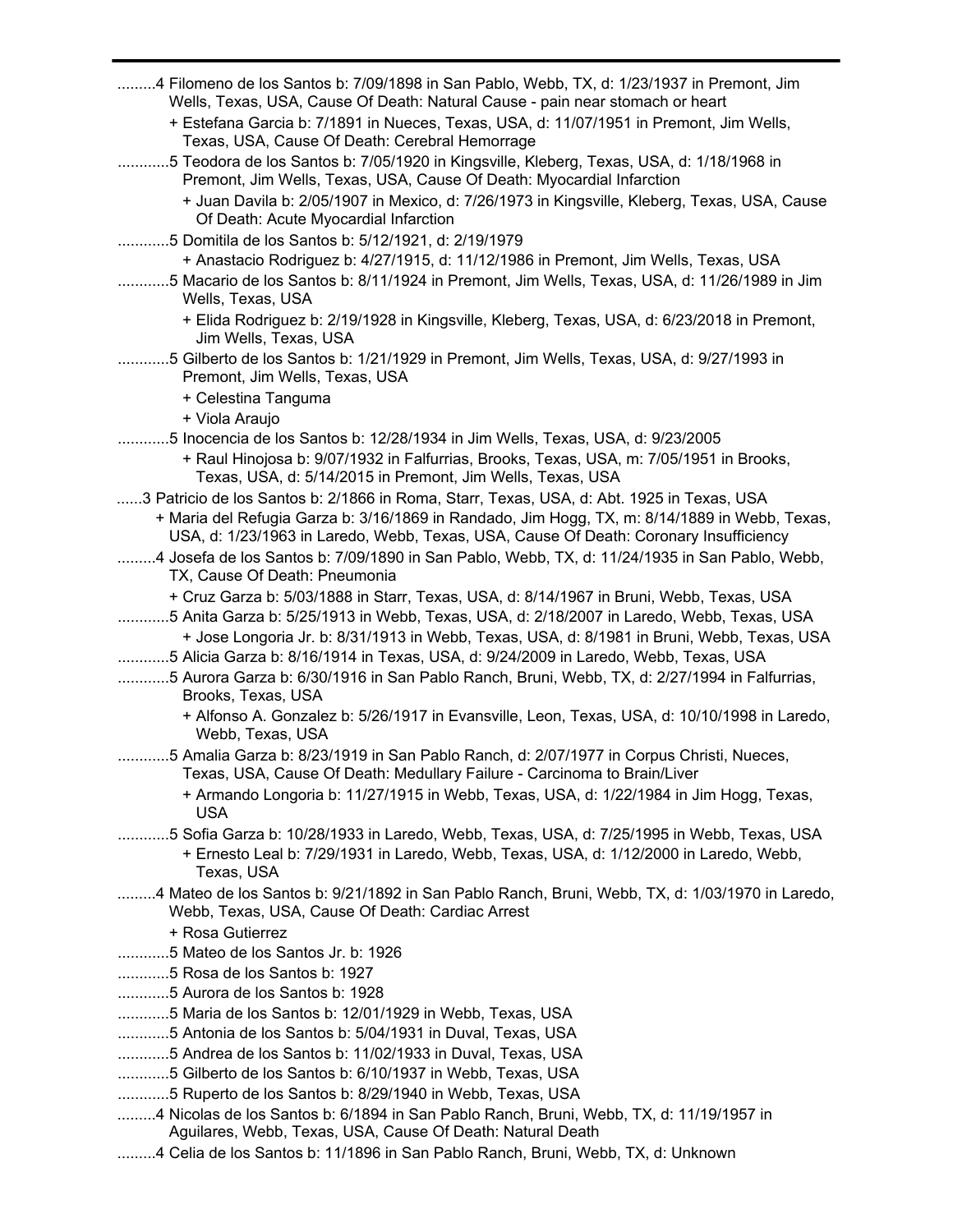.........4 Sixta de los Santos b: 3/28/1897, d: 2/02/1990 in Jim Wells, Texas, USA + Pedro Tamez b: 10/11/1898, d: 3/1977 ............5 Pedro Tamez Jr. b: 2/02/1918 in Texas, USA, d: 6/02/1976 in Acute Myocardial Infarction ............5 Antonia Tamez b: 1921 ............5 Rosendo Tamez b: 8/30/1922, d: 4/18/2014 + Dora Garza b: 9/07/1921, m: 10/22/1955, d: 11/02/1999 ............5 Alejandro Tamez b: 1923 ............5 Eliberto Tamez b: 1927 .........4 Erasmo de los Santos b: 1/28/1899 in Texas, USA, d: 1/07/1938 in Alice, Jim Wells, Texas, USA, Cause Of Death: Fractured Skull - explosion + Maria Rivas .........4 Victoria de los Santos b: 11/17/1900 in San Pablo Ranch, Webb, Texas, USA, d: 3/1993 in Rio Grande City, Starr, Texas, USA + Eusebio Munoz b: 3/03/1897 in Los Saenz, Starr, Texas, USA, d: 8/18/1978 in Rio Grande City, Starr, Texas, USA .........4 Abran de los Santos b: 1903 in San Pablo Ranch, Webb, Texas, USA, d: Unknown .........4 Alfredo de los Santos b: 4/30/1905 in San Pablo Ranch, Bruni, Webb, TX, d: 11/01/1981 in San Antonio, Bexar, Texas, USA + Hipolita Hernandez b: 1/26/1904 in Monclova, Nuevo Leon, Mexico, d: 11/29/1971 in El Paso, El Paso, Texas, USA .........4 Reynaldo de los Santos b: 7/30/1907 in San Pablo Ranch, Bruni, Webb, TX, d: 12/31/1960 in Saginaw, Saginaw, Michigan, USA + Maria Paez b: 3/12/1911 in Rosenberg, Fort Bend, Texas, USA, d: 11/18/2000 .........4 Raul de los Santos b: 12/26/1909 in San Pablo Ranch, Bruni, Webb, TX, d: 3/21/1976 in Benavides, Duval, Texas, USA, Cause Of Death: Myocardial Infarction .........4 Ernesto de los Santos b: 4/19/1912 in San Pablo Ranch, d: 2/10/2006 in Corpus Christi, Nueces, Texas, USA + Eloida Salinas b: 5/14/1911, m: 12/04/1935 in Duval, Texas, USA, d: 2/04/2000 ............5 Gloria de los Santos b: 3/13/1940 in Duval, Texas, USA + Zaragosa Jose Espinosa ............5 Diana de los Santos b: 7/15/1945 in Duval, Texas, USA + Francisco Bazan m: 11/22/1969 in Nueces, Texas, USA ............5 Roel de los Santos b: 6/24/1950 in Jim Wells, Texas, USA + Juanita Francisca Longoria m: 10/22/1971 in Nueces, Texas, USA + Aurelia Foley b: 4/02/1965, m: 2/25/1984 in Duval, Texas, USA .........4 Lydia de los Santos b: 1916 in San Pablo Ranch, d: 1/31/1925 ......3 Antonio de los Santos b: 9/12/1881 in Roma, Starr, Texas, USA, d: 9/29/1956 in San Pablo Ranch, Bruni, Webb, TX, Cause Of Death: Cerebral Hemorrage + Virginia Garcia .........4 Alberto de los Santos .........4 Celia de los Santos .........4 Esteban de los Santos .........4 Silvestra de los Santos .........4 Ventura de los Santos ...2 Cesario de los Santos b: 2/17/1825, d: 10/18/1913 + Isabel Garza b: 1813, m: 1/28/1850 in Inmaculada Concepcion, Mier. Tamaulipas, Mexico ......3 Jose Maria de los Santos b: 1850, d: 1851 ......3 Maximiano de los Santos b: 6/18/1852 in Roma, Starr, Texas, USA, d: Unknown + Epifania Escobar b: 4/12/1857 in Roma, Starr, Texas, USA, m: 6/29/1872 in Starr, Texas, USA, d: 9/19/1914 in Escobares, Starr, Texas, USA .........4 Apolinaria de los Santos b: 6/23/1873 in Texas, USA, d: 3/15/1970 in Premont, Jim Wells, Texas, USA, Cause Of Death: Asperation of Vomitus + Andres Villarreal b: 11/30/1857, m: 12/13/1899, d: 5/20/1941 ............5 Herlinda Villarreal b: 11/02/1901 in Rio Grande City, Starr, Texas, USA, d: 12/31/1995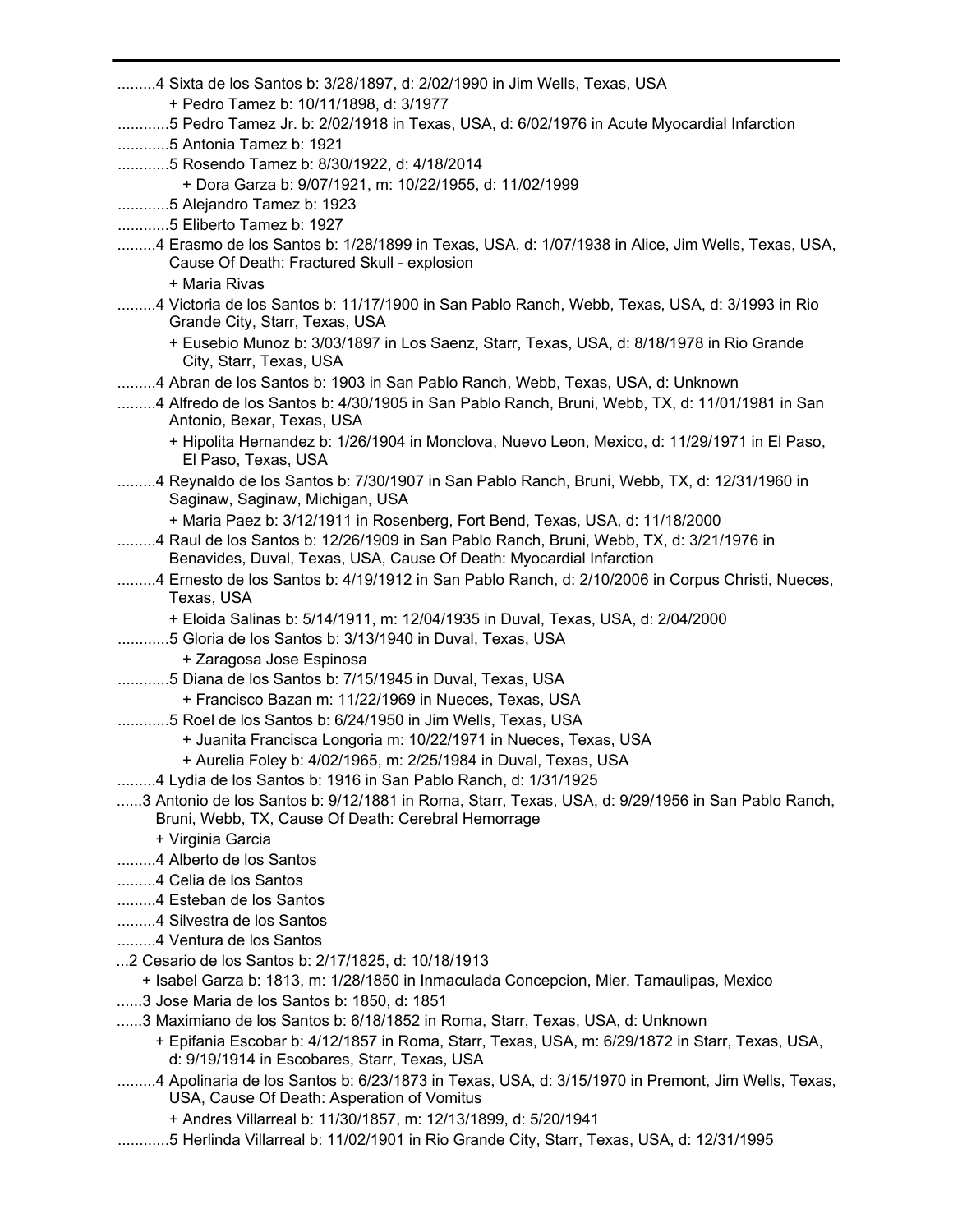| + Ignacio Hernandez b: 10/31/1897 in Laredo, Webb, Texas, USA, d: 3/12/1978 in Corpus<br>Christi, Nueces, Texas, USA, Cause Of Death: Myeloma                                    |
|----------------------------------------------------------------------------------------------------------------------------------------------------------------------------------|
|                                                                                                                                                                                  |
| 5 Claudia Villarreal b: 10/30/1903 in Escobares, Starr, Texas, USA, d: Unknown                                                                                                   |
| 5 Amelia Villarreal b: 5/22/1905 in Roma, Starr, Texas, USA, d: 5/25/1995<br>+ Patricio Ramirez Jr. b: 2/20/1900 in Duval, Texas, USA, m: 6/06/1927 in Jim Wells, Texas,         |
| USA, d: 2/19/1943 in Premont, Jim Wells, Texas, USA, Cause Of Death: Tuberculosis                                                                                                |
| Pulmonary                                                                                                                                                                        |
| 5 Cornelio Villarreal b: 7/03/1907 in Rio Grande City, Starr, Texas, USA, d: 5/29/1988                                                                                           |
| 5 Eliza Villarreal b: 10/02/1909 in Santa Cruz, Duval, TX, USA, d: 6/15/1994                                                                                                     |
| + Francisco Herrera b: 9/08/1897 in Cameron, Texas, USA, d: 11/25/1946 in Kingsville,                                                                                            |
| Kleberg, Texas, USA, Cause Of Death: TB                                                                                                                                          |
| + Domingo Flores b: 4/01/1908, d: 1/1982                                                                                                                                         |
| 5 Leandro Villarreal b: 2/27/1910, d: 10/12/1994 in Brooks, Texas, USA                                                                                                           |
| + Maria Villarreal                                                                                                                                                               |
| 5 Rosendo Villarreal b: 3/01/1913, d: 9/23/1986                                                                                                                                  |
| + Beatriz Aldrete b: 1907, m: 10/20/1941 in Nuevo Laredo, Tamaulipas, Mexico, d: Unknown                                                                                         |
| 5 Hortencio Villarreal b: 2/20/1915, d: 10/06/2008                                                                                                                               |
| + Virginia Isasi Casares                                                                                                                                                         |
| 4 Miguel de los Santos b: 7/05/1875 in Roma, Starr, Texas, USA, d: 1/24/1940 in Premont, Jim<br>Wells, Texas, USA, Cause Of Death: Congestion of the Lung/Influenza              |
| + Encarnacion Garcia b: 3/25/1874 in Camargo, Tamaulipas, Mexico, m: 5/24/1897 in Starr,                                                                                         |
| Texas, USA, d: 11/02/1959 in Premont, Jim Wells, Texas, USA, Cause Of Death: Cerebro                                                                                             |
| Vascular Accident                                                                                                                                                                |
| 5 Candelaria de los Santos b: 2/02/1900 in Starr, Texas, USA, d: 9/28/1938 in Premont, Jim<br>Wells, Texas, USA, Cause Of Death: Pellagra - Malnutrition                         |
| + Ricardo Gonzalez Sr. b: 6/03/1899 in Mexico, m: 12/04/1921 in Brooks, Texas, USA, d:<br>7/04/1986 in Premont, Jim Wells, Texas, USA                                            |
| 5 Jose Maria de los Santos b: 9/16/1903 in Texas, USA, d: 12/31/1934 in Premont, Jim Wells,<br>Texas, USA, Cause Of Death: Influenza                                             |
| + Antonia Arevalo b: 8/01/1904 in Texas, USA, m: 2/07/1929 in Brooks, Texas, USA, d:<br>10/21/1969 in Falfurrias, Brooks, Texas, USA                                             |
| 5 Crisoforo de los Santos b: 4/20/1905, d: 8/23/1995 in Kingsville, Kleberg, Texas, USA                                                                                          |
| + Alicia Cabrera b: 9/16/1912 in Palito Blanco, Jim Wells, Texas, USA, d: 4/08/1979                                                                                              |
| 5 Paulino de los Santos b: 8/31/1911, d: 2/14/1998 in Kingsville, Kleberg, Texas, USA                                                                                            |
| + Inez Pulido b: 4/20/1922, m: 1/18/1939 in Brooks, Texas, USA, d: 6/17/1990 in Jim Wells,                                                                                       |
| Texas. USA                                                                                                                                                                       |
| 5 Fidencio de los Santos b: 11/16/1914, d: 5/28/1989 in Jim Wells, Texas, USA                                                                                                    |
| + Luisa Muniz b: 7/06/1924, d: 12/28/2010                                                                                                                                        |
| 4 Pantaleon de los Santos b: 7/27/1877 in Escobares, Starr, Texas, USA, d: 6/01/1963 in<br>Escobares, Starr, Texas, USA, Cause Of Death: Shot himself in the forehead w/ shotgun |
| + Severa Lopez b: 11/08/1879 in Roma, Starr, Texas, USA, m: 6/22/1898, d: 8/08/1944 in<br>Escobares, Starr, Texas, USA                                                           |
| 5 Jose de los Santos b: Abt. 1899                                                                                                                                                |
| + Anastacia Musquiz                                                                                                                                                              |
| 5 Elijia de los Santos b: Abt. 1901                                                                                                                                              |
| 5 Concepcion de los Santos b: 12/07/1903 in Starr, Texas, USA                                                                                                                    |
| + Bacilio Sosa                                                                                                                                                                   |
| 4 Francisco de los Santos b: 9/17/1879 in Escobares, Starr, Texas, USA, d: 4/11/1965 in Roma,<br>Starr, Texas, USA, Cause Of Death: Pulmonary Edema                              |
| + Maria Natividad Martinez b: 1911 in Texas, USA, m: 1/07/1902, d: Unknown                                                                                                       |
| 5 Julia de los Santos                                                                                                                                                            |
| 5 Lilia de los Santos                                                                                                                                                            |
| 5 Margarita de los Santos                                                                                                                                                        |
| 4 Solomon de los Santos b: 11/22/1881 in Rio Grande City, Starr, Texas, USA, d: 7/31/1970 in San<br>Antonio, Bexar, Texas, USA, Cause Of Death: Coronary Thrombosis              |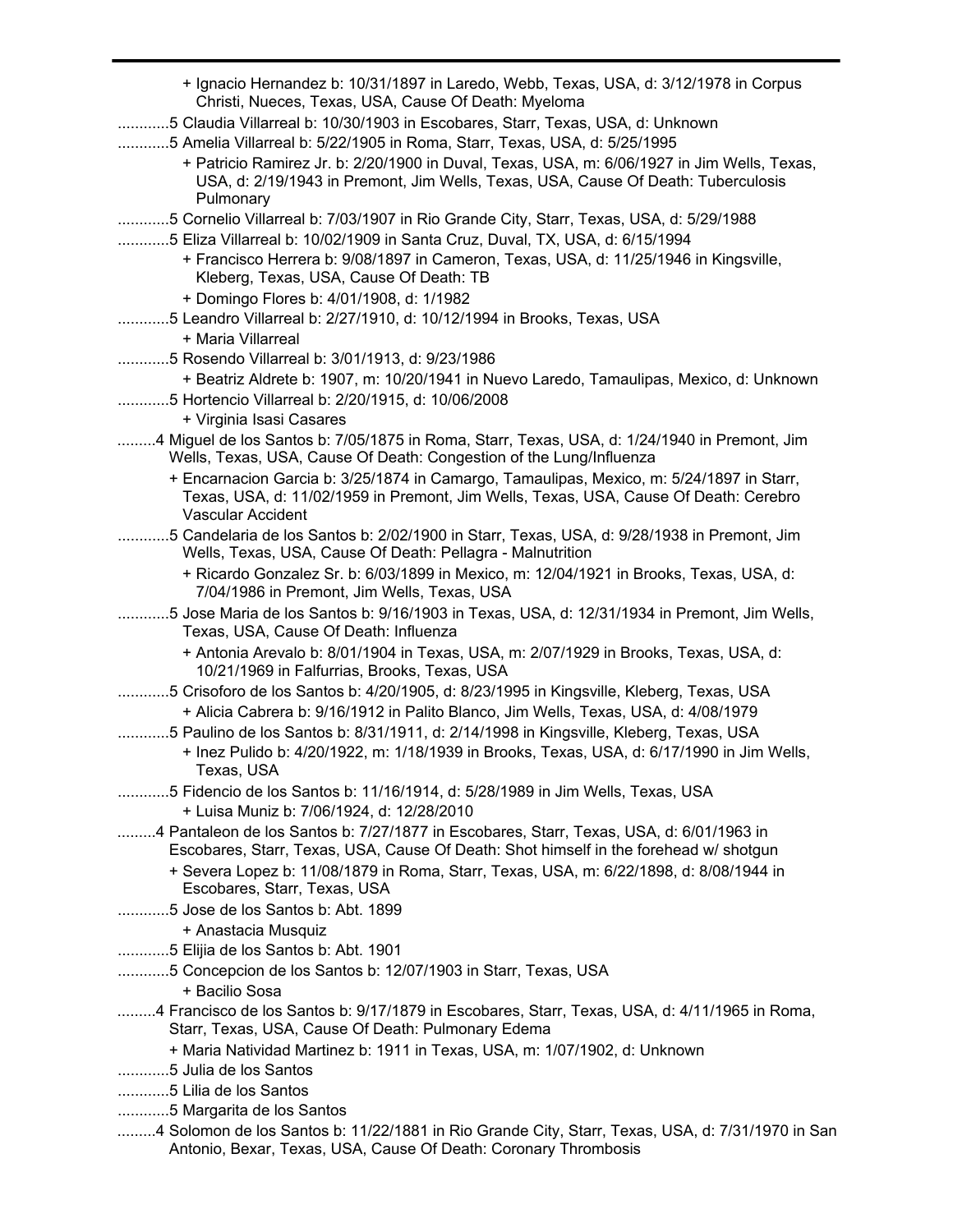|                                    | + Elijia Naranjo m: 1/15/1904 in Starr, Texas, USA                                                                                                                       |
|------------------------------------|--------------------------------------------------------------------------------------------------------------------------------------------------------------------------|
|                                    | + Paula Trevino b: 7/29/1892 in Premont, Jim Wells, Texas, USA, d: 12/29/1970 in San Antonio,<br>Bexar, Texas, USA, Cause Of Death: Hepatic Coma                         |
|                                    | 5 Octavio de los Santos b: 8/10/1903 in Texas, USA, d: 5/31/1945 in Fort Sam Houston, Bexar,<br>Texas, USA, Cause Of Death: Carcinomato Lungs                            |
|                                    | 5 Juliana de los Santos b: 2/16/1913 in Texas, USA, d: 1/31/1923 in Premont, Jim Wells, Texas,<br>USA, Cause Of Death: Typhoid Fever                                     |
| + Margarito Lopez                  |                                                                                                                                                                          |
|                                    | 5 Solomon de los Santos Jr. b: Abt. 1916, d: 3/16/1998 in Bexar, Texas, USA                                                                                              |
|                                    | + Maria Suarez b: 3/14/1914 in Brooks, Texas, USA, d: 8/04/1939 in Premont, Jim Wells,<br>Texas, USA, Cause Of Death: TB                                                 |
|                                    | + Rita Cantu b: 5/23/1924, d: 4/11/2014 in Ozark, Arkansas                                                                                                               |
| + Ninfa Perez                      |                                                                                                                                                                          |
|                                    | 5 Maximiliano de los Santos b: 2/07/1920, d: 12/31/2002                                                                                                                  |
|                                    | + Hortencia Cadena b: 10/12/1921, m: 2/02/1944 in Brooks, Texas, USA, d: 2/27/2002                                                                                       |
|                                    | 5 Fructoso de los Santos b: 1/21/1922, d: 5/13/2004                                                                                                                      |
| + Zulema Perez b: 4/02/1927        |                                                                                                                                                                          |
| 5 Cruz de los Santos b: Abt. 1924  |                                                                                                                                                                          |
| + Socorro Cervantes                |                                                                                                                                                                          |
| 5 Felix de los Santos b: Abt. 1926 |                                                                                                                                                                          |
| + Olivia Perez                     |                                                                                                                                                                          |
| 5 Isabel de los Santos b: 1927     |                                                                                                                                                                          |
|                                    | + Alberto Ayarzagoitia b: 4/08/1913 in San Diego, Duval, Texas, USA, d: 2/28/1971 in San<br>Antonio, Bexar, Texas, USA, Cause Of Death: Arteriosclerotic Heart Disease   |
|                                    | 5 Horacio de los Santos b: 4/16/1931 in Jim Wells, Texas, USA                                                                                                            |
|                                    | 5 Benancio de los Santos b: 8/23/1934 in Premont, Jim Wells, Texas, USA, d: 7/17/1937 in<br>Premont, Jim Wells, Texas, USA, Cause Of Death: Pneumonia                    |
|                                    | 5 Blas de los Santos b: 11/12/1934 in Jim Wells, Texas, USA                                                                                                              |
| + Claudine Boutigny                |                                                                                                                                                                          |
|                                    | 4 Celestino de los Santos b: 5/19/1884 in Escobares, Starr, Texas, USA, d: 2/06/1963 in Brooks,<br>Texas, USA, Cause Of Death: Diverticulitis of colon with abcess       |
|                                    | + Guadalupe Vela b: 12/13/1884 in Mexico, m: 11/26/1904 in Starr, Texas, USA, d: 6/28/1925 in<br>Premont, Jim Wells, Texas, USA, Cause Of Death: Pelvic Abcess           |
|                                    | 5 Cipriana de los Santos b: 9/16/1905 in Escobares, Starr, Texas, USA, d: 6/1983                                                                                         |
| Texas, USA                         | + Anastacio Mercado b: 4/27/1897 in Mazatlan, Duval, Texas, d: 2/11/1979 in Jim Wells,                                                                                   |
|                                    | 5 Teodulo de los Santos b: 2/17/1907, d: 8/21/1940                                                                                                                       |
|                                    | + Francisca Ortiz b: 1/14/1909, d: 1/21/1983 in Jim Wells, Texas, USA                                                                                                    |
|                                    | 5 Anita de los Santos b: 2/03/1911, d: 7/1993 in Jim Wells, Texas, USA                                                                                                   |
|                                    | + Antonio Quintanilla b: 12/28/1901, d: 2/24/1988 in Brooks, Texas, USA                                                                                                  |
|                                    | 5 Raul de los Santos b: 10/14/1914, d: 12/1984                                                                                                                           |
|                                    | + San Juana Rodriguez b: 9/18/1918 in Falfurrias, Brooks, Texas, USA, m: 12/11/1938 in<br>Brooks, Texas, USA, d: 3/20/1966 in Houston, Harris, Texas, USA                |
| + Placida Rodriguez                |                                                                                                                                                                          |
|                                    | 5 Maria del Pilar de los Santos b: 4/29/1915, d: 3/16/2003                                                                                                               |
|                                    | + Luciano Salvador Hinojosa Sr. b: 9/25/1909, d: 3/26/1999 in Brooks, Texas, USA                                                                                         |
|                                    | 4 Maximiliano de los Santos Jr. b: 10/12/1888 in Roma, Starr, Texas, USA, d: Unknown                                                                                     |
|                                    | + Isabel Salazar b: Abt. 1889 in Duval, Texas, USA                                                                                                                       |
|                                    | 5 Reymunda de los Santos b: 5/02/1910 in Texas, USA, d: 3/06/1982 in Corpus Christi, Nueces,<br>Texas, USA, Cause Of Death: Acute Renal Failure                          |
|                                    | + Castulo Garcia b: 3/26/1910 in Duval, Texas, USA, m: 1/14/1940 in Brooks, Texas, USA, d:<br>12/19/1981 in Falfurrias, Brooks, Texas, USA, Cause Of Death: Car Accident |
|                                    | 5 Guadalupe de los Santos b: 9/12/1912 in Premont, Jim Wells, Texas, USA, d: 1/23/1940 in<br>Premont, Jim Wells, Texas, USA, Cause Of Death: Meningitis                  |
|                                    | 5 Eusebia de los Santos b: 3/05/1914, d: 11/30/1991                                                                                                                      |
|                                    |                                                                                                                                                                          |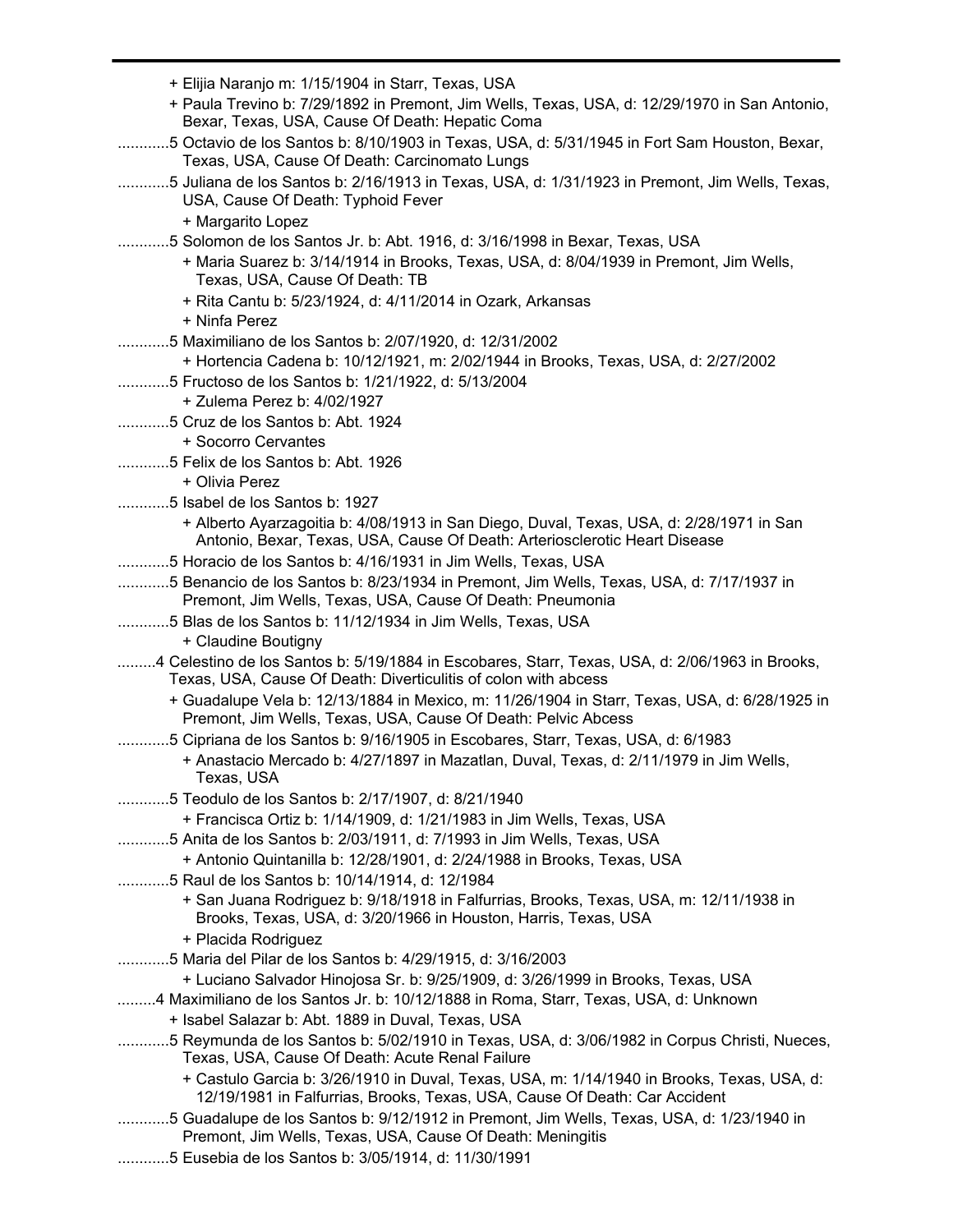+ Luis Ortega b: 9/26/1921 .........4 Margarita de los Santos b: 2/03/1890 in Escobares, Starr, Texas, USA, d: 10/24/1955 in Starr, Texas, USA, Cause Of Death: Pneumonia + Francisco Escobar b: 4/23/1883 in Texas, USA, m: 5/17/1906 in Starr, Texas, USA, d: 10/15/1967 in Edcouch, Hidalgo, Texas, USA ............5 Nestor Escobar b: 1908 ............5 Gebardo Escobar b: 1909 + Olivia Guerra m: 4/25/1942 in Starr, Texas, USA, d: 4/25/1944 + Adelfa Garza m: 1/30/1946 ............5 Concepcion Escobar b: 1913 in Texas, USA, d: Unknown ............5 Meliton Escobar b: 3/10/1914, d: 3/04/1987 + Reyes Escobar b: 1/06/1915, m: 3/15/1936 ............5 Alejo Escobar b: 7/23/1917, d: 2/25/2005 ............5 Jose Escobar b: 1921, d: Unknown + Victoria Guerra m: 1/22/1951 ............5 Julia Escobar b: 1923 ............5 Candelario Romano Escobar b: 1926, d: 7/1993 + Francisca Perez m: 2/26/1949 ............5 Reymundo Escobar b: 1/23/1929, d: 6/10/2010 + Maria Irene Cervantes m: 6/18/1955 ............5 Javier Escobar b: 12/03/1930 in Escobares, Starr, Texas, USA + Diana Garza m: 6/14/1953 ............5 Gregorio Escobar b: 4/24/1933 in Starr, Texas, USA, d: 7/11/2004 in Hidalgo, Texas, USA + Margarita Hernandez m: 5/09/1954 + Lucia Llamas b: 1960, m: 8/08/1981 in Hidalgo, Texas, USA + Carlota Herrera b: 2/23/1855, m: 10/26/1886 in Starr, Texas, USA, d: 12/31/1940 ......3 Filomeno de los Santos b: 5/10/1889 in Texas, USA, d: Unknown ......3 Juana de los Santos b: 6/26/1889 in Rancho Nuevo, Texas, USA, d: 12/22/1972 in Escobares, Starr, Texas, USA, Cause Of Death: Reticular Cell Sarcoma + Jose Escobar m: 1/09/1924 in Starr, Texas, USA + Juan Escobar b: 7/12/1885 in Starr, Texas, USA, m: 1/09/1924, d: 8/1984 in Starr, Texas, USA .........4 Filomeno Escobar b: 1925 + Rosita Vera b: 1923, m: 12/14/1947 in Starr, Texas, USA ............5 Josefa Marta Escobar b: 11/07/1948, d: 11/18/1949 in Tahoka, Lynn, Texas, USA ............5 Juan Manuel Escobar b: 3/11/1950 in Starr, Texas, USA + Maria del Rosario Gonzalez m: 1/08/1972 in Starr, Texas, USA ............5 Filomeno Escobar Jr. b: 3/22/1951 in Starr, Texas, USA ............5 Azucena Carmen Escobar b: 8/03/1952 in Starr, Texas, USA ............5 David Ray Escobar b: 11/14/1965 in Starr, Texas, USA ............5 Jesus Benjamin Escobar + Susana Bastidas m: 10/29/1972 ............5 Juanita Escobar b: 8/16/1973 in Bexar, Texas, USA ............5 Cesario Escobar b: 3/06/1975 in Bexar, Texas, USA .........4 Domingo Escobar + Beatriz Naranjo m: 9/09/1951 ......3 Maria de los Santos b: 5/1890 in Texas, USA, d: Unknown + [unknown spouse] .........4 Andrea de los Santos Garza + Cristobal Escobar ...2 Cipriana de los Santos b: 1826, d: 1/11/1829 ...2 Paula de los Santos b: 1830, d: 4/01/1831 ...2 Gregoria de los Santos b: 1833, d: Unknown + Patricio Garza m: 2/24/1851 in Inmaculada Concepcion, Mier. Tamaulipas, Mexico ...2 Nestoria de los Santos b: 1835, d: Unknown